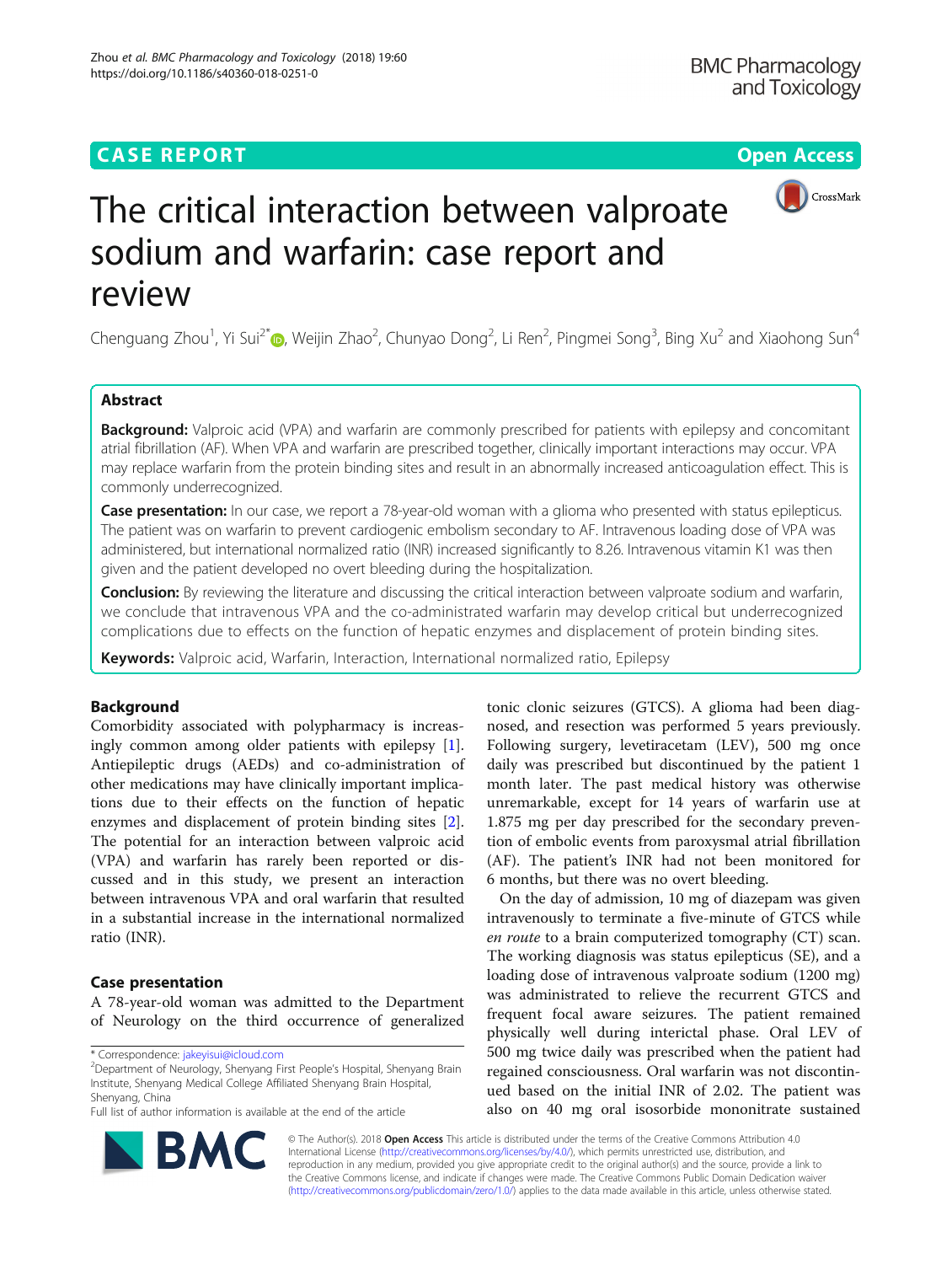release tablets once daily and 12.5 mg succinate metoprolol tablets twice daily as needed. The brain CT scan showed left frontal and parietal craniectomy and encephalomalacia at the left frontal lobe.

On the second day of admission, routine laboratory studies revealed otherwise unremarkable results, including PT 22.70 s, PT% 36, albumin 38.5 g/L, total protein 59.50 g/L, TBIL 41.6 μmol/L, DBIL 7.10 μmol/L, IBIL 34.50 μmol/L, LDH 243 U/L, and NT-pro BNP 1906 pg/ ml. ECG showed paroxysmal AF with a ventricular rate of 73 bpm. Carotid Doppler ultrasonography showed hypoechoic plaques on the anterior wall of the bifurcation of the right common carotid artery (Table 1).

The intravenous valproate sodium was discontinued at 44 h after admission, and a total dosage of which was approximately 2200 mg. Although seizure ceased from the start of VPA infusion, 18 h of video-monitoring electroencephalogram (EEG) commenced 5 h later. This demonstrated global interictal θ waves (4-7 Hz), but without epileptiform discharges.

On the 3rd hospital day, the patient developed a renal dysfunction based on the results of BUN 13.74 mmol/l and serum creatinine 126 μmol/l, which was attributed to insufficient fluid intake. Coincidentally, the INR was found to be 8.26, and INR 9 h later was 5.52. Oral warfarin was paused but was mistakenly given again 6 h later by a caregiver. A third INR revealed an almost identical value of 5.32. Following consultation with a hematologist, 5 mg of vitamin K1 was given intravenously and the INR 8 h later was 2.16. The patient remained asymptomatic and without evident bleeding. A repeat brain CT scan revealed no intracranial hemorrhage. The renal dysfunction was corrected on the 4th day. The repeat BUN and serum creatinine were 9.33 mmol/l and 79 μmol/l, respectively. Based on the observation of an INR of 2.16, warfarin was carefully restarted with a dose of 1.25 mg and titrated back to 1.875 mg with steady

Table 1 Abnormal laboratory results on Day 2

| Items                              | Results or descriptions                                                                          |  |  |
|------------------------------------|--------------------------------------------------------------------------------------------------|--|--|
| Albumin                            | 38.5 g/L                                                                                         |  |  |
| Total protein                      | 59.50 g/L                                                                                        |  |  |
| <b>TBIL</b>                        | $41.6 \mu$ umol/L                                                                                |  |  |
| <b>DBIL</b>                        | $7.10 \mu$ mol/L                                                                                 |  |  |
| <b>IBIL</b>                        | 34.50 µmol/L                                                                                     |  |  |
| <b>IDH</b>                         | 243 U/L                                                                                          |  |  |
| NT-pro BNP                         | 1906 pg/ml                                                                                       |  |  |
| FCG                                | paroxysmal AF with a ventricular rate of 73 bpm                                                  |  |  |
| Carotid Doppler<br>ultrasonography | hypoechoic plaques on the anterior wall of the<br>bifurcation of the right common carotid artery |  |  |

monitoring of the INR to ensure a value between 2 and 3 (Table [2\)](#page-2-0).

### Discussion and conclusion

Prior to this case, we had noted that warfarin could interact with many AEDs, such as carbamazepine, phenytoin, and others. The theoretical drug-drug interaction between warfarin and VPA has been hypothesized and previously proposed  $[3, 4]$  $[3, 4]$  $[3, 4]$  $[3, 4]$  $[3, 4]$ , but the real-world interaction between these two drugs has been scarcely discussed. Previously, Yoon et al. reported a similar case of an unexpected and substantial increase of INR due to the co-administration of valproate and warfarin [\[5](#page-3-0)]. Interestingly, both Yoon et al. and our study share the similarity that both of the patients were coincidently given LEV, either orally or intravenously. The mechanism of action of LEV appears to involve neuronal binding to synaptic vesicle protein 2A, inhibiting calcium release from intraneuronal vesicles and N-type calcium channels [[6\]](#page-3-0). The metabolism of LEV is mostly independent of the CYP enzyme system, and LEV is neither an inducer nor inhibitor of these enzymes  $[6, 7]$  $[6, 7]$  $[6, 7]$ . In addition, LEV at a dose of 2000 mg/d does not affect the pharmacokinetics of warfarin [\[8](#page-3-0)]. In short, an interaction between LEV and warfarin seems unlikely, although we cannot entirely exclude any synergistic effects of LEV and VPA on warfarin or the potentiation of LEV regarding the interaction between VPA and warfarin. Except for VPA and warfarin, the only medications administered to the patient during this admission were intravenous diazepam, oral levetiracetam, isosorbide mononitrate sustained release tablets and succinate metoprolol tablets. No clinical-relevant interactions between warfarin and these medications have been documented or identified in the literature or drug interaction database. Importantly, no other medications, in particular vasoactive drugs, proton pump inhibitors or antibiotics were administered immediately before or during hospitalization.

Warfarin is composed of two racemic active forms, R-enantiomers and S-enantiomers, serum depletion and metabolism of which largely depends on hepatic enzymes [[9,](#page-3-0) [10](#page-3-0)]. R-isomers are 2–5 times less potent than their S-isomer counterparts [\[11](#page-3-0)]. More specifically, inactivation and metabolism of R-enantiomers occur via CYP1A2 and CYP3A4, while that of S-enantiomers occur via CYP2C9 [\[12\]](#page-3-0). Inducers or inhibitors of these enzymes may influence the metabolism of warfarin and, thereafter, its blood concentration. For instance, amiodarone is a CYP2C9 inhibitor that can enhance warfarin's anticoagulation effect [[13](#page-3-0)], and carbamazepine is an CYP2C9 inducer that reduces its anticoagulant effect [[14\]](#page-3-0). Likewise, VPA is an inhibitor of CYP2C9, uridine diphosphate glucuronosyltransferase, and epoxide hydrolase [[15](#page-3-0)]. Presumably, activity of the CYP2C9 enzyme is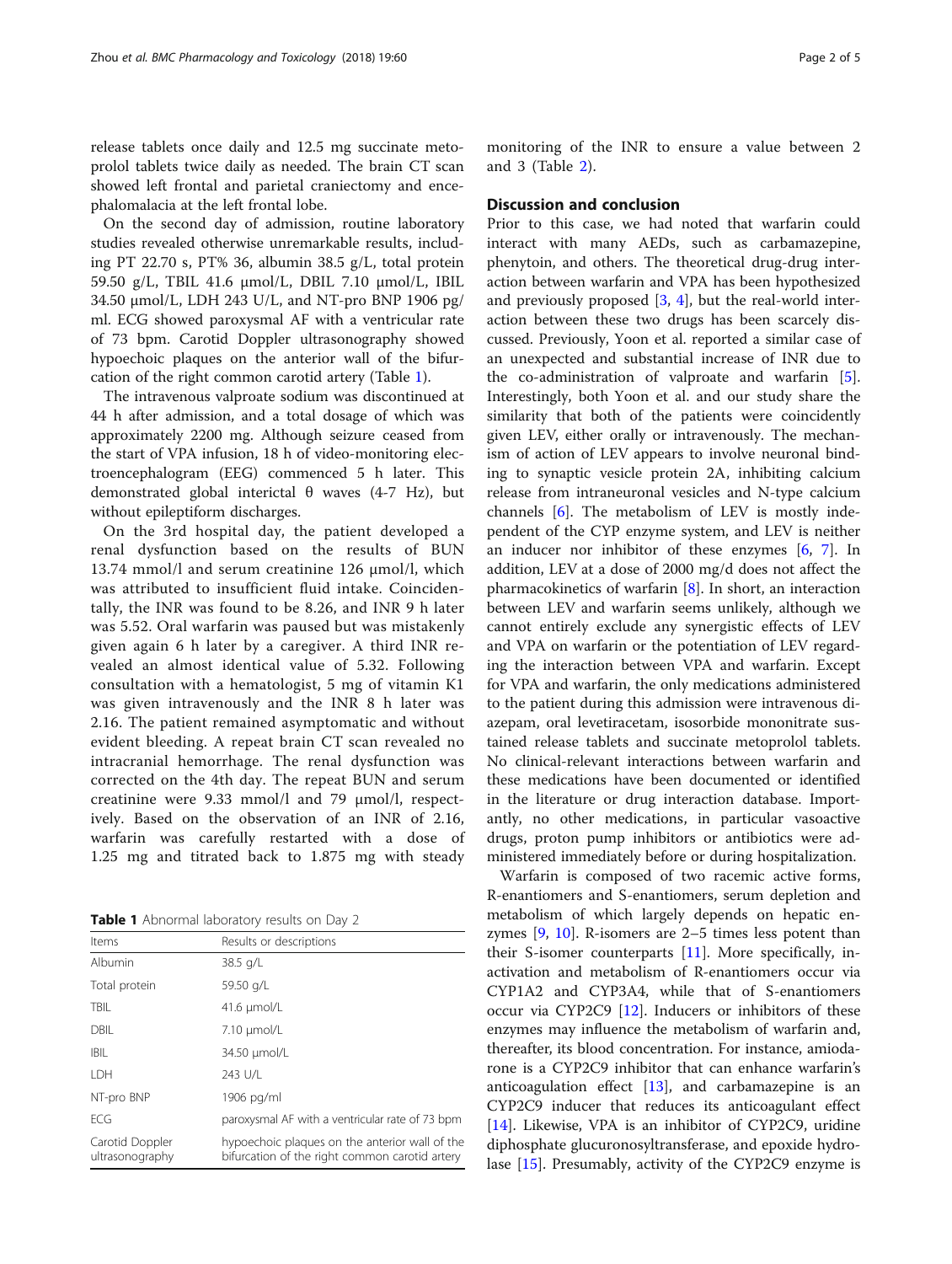|                        | Premorbidity                                                                                              | Day 1           | Day 2        | Day 3                                        | Day 4       | Day 5        | Discharge    |  |  |
|------------------------|-----------------------------------------------------------------------------------------------------------|-----------------|--------------|----------------------------------------------|-------------|--------------|--------------|--|--|
| Warfarin PO            | 1.875 mg QD                                                                                               | 1.875 mg QD     | 1.875 mg QD  | paused                                       | 1.25 mg QD  | 1.875 mg QD  | 1.875 mg QD  |  |  |
| Diazepam IV            |                                                                                                           | $10 \text{ mg}$ |              |                                              |             |              |              |  |  |
| LEV PO                 | 500 mg QD                                                                                                 | 500 mg BID      | 500 mg BID   | 500 mg BID                                   | 500 mg BID  | 500 mg BID   | 500 mg BID   |  |  |
| Valproate<br>sodium IV | 1200 mg<br>Discontinuation at accumulated dose of 2200 mg                                                 |                 |              |                                              |             |              |              |  |  |
| Vitamin K1 IV          |                                                                                                           |                 |              | 5 <sub>mg</sub>                              |             |              |              |  |  |
| Other<br>medications   | isosorbide mononitrate sustained release tablets 40 mg PO QD, succinate metoprolol tablets 12.5 mg PO BID |                 |              |                                              |             |              |              |  |  |
| INR (time)             |                                                                                                           | 2.02 (10:51)    | 2.04 (09:30) | 8.26 (10:56)<br>5.52 (16:11)<br>5.32 (22:41) | 2.16(06:18) | 2.07 (09:34) | 2.43 (10:01) |  |  |
| PT (seconds)           |                                                                                                           | 22.50           | 22.70        | 86.90<br>63.00<br>60.80                      | 24.20       | 23.30        | 27.50        |  |  |
| Creatinine (µmol/l)    |                                                                                                           | 75              |              | 126                                          | 79          | 64           | 58           |  |  |
| Albumin (g/L)          |                                                                                                           |                 | 38.50        |                                              |             |              | 31.60        |  |  |

<span id="page-2-0"></span>Table 2 Medications and changes of key laboratory abnormalities

LEV levetiracetam, IV intravenous, INR international normalized ratio, PT prothrombin time, QD once daily, BID twice daily, PO by mouth

inhibited by VPA, and as a result, S-warfarin inactivation is lessened and its serum concentration is accordingly increased. However, why intravenous rather than oral administration of valproate has this effect remains elusive.

This influence of CYP inhibitors on the metabolism of warfarin usually initiates within 24 h after addition of the inhibitor, but the time to maximal affect depends on the time at which both interacting drugs reach their steady state  $[15]$  $[15]$ . Although warfarin has an average half-life of 40 h [\[9](#page-3-0)], based on our observation in this case, the interaction between valproate and warfarin may be transient, since the INR value decreased dramatically from 8.26 to 5.52 within 8 h without any intervention.

Given that intravenous VPA is more than 85% protein bound and oral warfarin is 95% protein bound at therapeutic concentrations [[16,](#page-3-0) [17](#page-4-0)], displacement of warfarin from its protein binding sites and subsequent redistribution may also account for their interaction [[15](#page-3-0), [18](#page-4-0), [19](#page-4-0)]. In this regard, Rolan PE et al. proposed that intravenous agents with high protein-binding rates, high hepatic extraction ratios, and narrow therapeutic windows may exhibit clinically significant interactions by way of competitive displacement [\[19](#page-4-0)].

Impaired renal function, in particular chronic kidney disease, is associated with increased bleeding risk in older adults using warfarin [[20](#page-4-0)–[22\]](#page-4-0). Although specific mechanisms are not well understood, animal studies suggest that downregulation of cytochrome enzymes may alter the pharmacokinetics of warfarin in the presence of renal dysfunction [\[23,](#page-4-0) [24\]](#page-4-0). Specifically for this patient, hypoalbuminemia may also increase levels of unbound warfarin, INR and bleeding risk [\[25](#page-4-0), [26](#page-4-0)]. According to a cross-sectional analysis, Limdi NA and colleagues suggested a 9.5% and 19% lower dose of warfarin, respectively for patients with the estimated glomerular filtration rate (eGFR) of 30–59 mL/min/1.73  $m^2$  and eGFR < 30 mL/ min/1.73 m<sup>2</sup> [\[27](#page-4-0)].

Therapeutic drug monitoring can be particularly helpful in AED-treated elderly patients with conditions such as renal/liver disease or low albumin concentrations, trading off between seizure control and adverse effects [[28](#page-4-0)–[32](#page-4-0)]. Specifically for this patient, detection of high serum concentrations of VPA may account for, at least partly, the abovementioned competitive displacement of protein-binding sites or inhibition of CYP2C9 enzyme with warfarin. However, because VPA is a highly and saturable protein binding drug with 30% of free fraction at a concentration of 150 mg/L [\[30,](#page-4-0) [33](#page-4-0)], measurement of protein unbound VPA instead may reflect the true levels of its free components. In fact, measurement of unbound concentrations for highly protein bound AEDs such as VPA and phenytoin (i.e., > 90%) has been increasingly recommended [[30](#page-4-0)–[32](#page-4-0), [34\]](#page-4-0). Unfortunately, neither total nor unbound concentration of VPA was examined in this patient due to guardian's disconsent.

VPA is effective for treating focal and generalized epilepsies with well-established tolerability. An injectable formulation has been available since 1993, and the most commonly effective doses for treating SE vary between 15 and 45 mg/kg in bolus (6 or 10 mg/kg/min) followed by  $1-3$  mg/kg/h infiltration  $[35-39]$  $[35-39]$  $[35-39]$  $[35-39]$ . The most reported adverse effects of intravenous VPA is dizziness, thrombocytopenia, and hypotension [\[38](#page-4-0)].

Comorbidity has been increasingly noted among older individuals newly diagnosed with epilepsy. Of 259 patients on oral VPA in a registry, 29% had AF, 36% were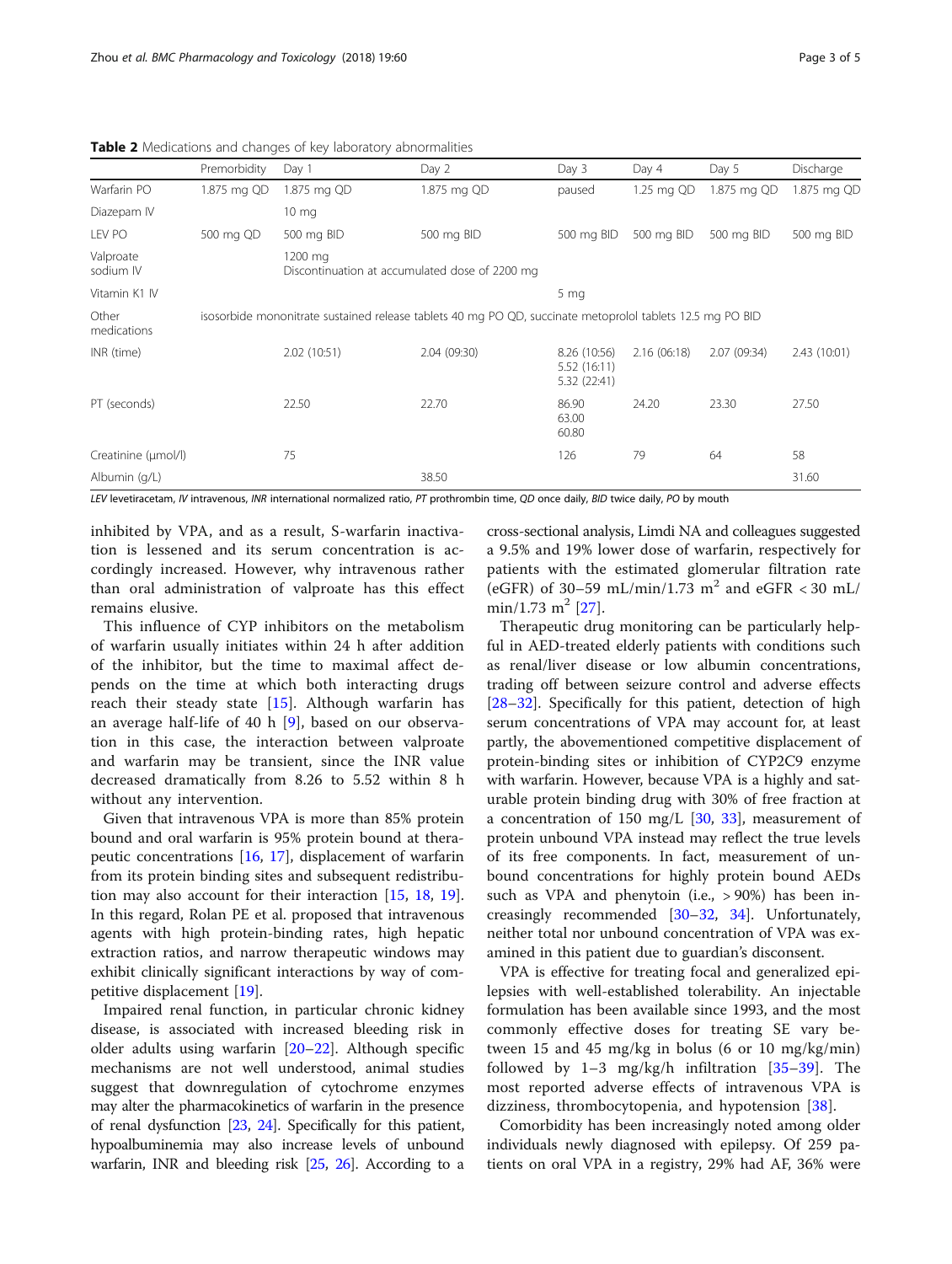<span id="page-3-0"></span>receiving warfarin for various reasons [1] and importantly, 19% of enzyme-inducing AED users reported concomitant usage of warfarin. Besides the INR enhancement we described in this case, VPA may also cause thrombocytopenia and further impair platelet aggregation [\[40\]](#page-4-0). Therefore, when physicians decide to start VPA, particularly intravenously, in patients who are simultaneously on warfarin, caution should be taken and the INR should be closely monitored. Optimally, from our point of view, concurrent use of warfarin and intravenous VPA should be avoided, either by replacing warfarin with new oral anticoagulants (NOACs) or substituting intravenous VPA with benzodiazepines, such as lorazepam or diazepam. The efficacy of intravenous diazepam for controlling generalized convulsive status epilepticus is not different than that of VPA, despite its potentiation in regard to respiratory depression or hypotension [[35,](#page-4-0) [41](#page-4-0)].

In conclusion, we reported an AF patient on oral warfarin presenting with SE and the intravenous VPA was used to control the epileptic seizures. We observed a significant INR level elevation in this patient. We conclude that intravenous VPA and the co-administrated warfarin may have clinically important implications due to effects on the function of hepatic enzymes and displacement of protein binding sites.

#### Abbreviations

AEDs: Antiepileptic drugs; AF: Atrial fibrillation; BID: Twice daily; BNP: Brain natriuretic peptide; CT: Computerized tomography; CYP: Cytochrome P450; DBIL: Direct bilirubin; EEG: Electroencephalogram; eGFR: Estimated glomerular filtration rate; GTCS: Generalized tonic clonic seizures; IBIL: Indirect bilirubin; INR: International normalized ratio; LDH: Lactate dehydrogenase; LEV: Levetiracetam; NOACs: New oral anticoagulants; PO: By mouth; PT: Prothrombin time; QD: Once daily; SE: Status epilepticus; TBIL: Total bilirubin; VPA: Valproic acid

#### Acknowledgements

We thank Dr. Morgan Tucker and Professor Malcolm Horne for English editing and constructive suggestions.

#### Funding

This work was supported by Liaoning Provincial Natural Science Foundation (ID 2015020547), China Postdoctoral Science Foundation (ID 2015 M581375) and National Natural Science Foundation of China (ID81371395) to Dr. Yi Sui. There was no role of the funding bodies in the design of the study and collection, analysis and interpretation of data as well as in writing the manuscript.

#### Availability of data and materials

The datasets supporting the conclusions of this article are included within the article and its additional files.

#### Authors' contributions

Study conception and design: YS, CZ, WZ, BX and CD. Acquisition, analysis, or interpretation of data: YS, WZ, CD, LR, PS and BX. Manuscript preparation: YS, CZ, WZ, and CD. Critical revision of the manuscript for important intellectual content: YS, BX and XS. Study supervision: YS. All authors have read and approved the final version of the manuscript.

#### Ethics approval and consent to participate

This study was approved by the ethical review committee of Shenyang First People's Hospital, Shenyang Brain Institute, Shenyang Medical College Affiliated Shenyang Brain Hospital.

#### Consent for publication

Written consent to publish all the personal and medical details included in the case report, as well as the accompanying laboratory data was obtained by the patient.

#### Competing interests

The authors declare that they have no competing interests.

#### Publisher's Note

Springer Nature remains neutral with regard to jurisdictional claims in published maps and institutional affiliations.

#### Author details

<sup>1</sup>Department of Neurology, The Fifth Affiliated Hospital of Zhengzhou University, Zhengzhou, China. <sup>2</sup>Department of Neurology, Shenyang First People's Hospital, Shenyang Brain Institute, Shenyang Medical College Affiliated Shenyang Brain Hospital, Shenyang, China.<sup>3</sup>Department of Diagnostic Sonography, Shenyang First People's Hospital, Shenyang Brain Institute, Shenyang Medical College Affiliated Shenyang Brain Hospital, Shenyang, China. <sup>4</sup>Department of Neurology, the Fourth Affiliated Hospital China Medical University, Shenyang, China.

#### Received: 4 July 2018 Accepted: 26 September 2018 Published online: 01 October 2018

#### References

- 1. Bruun E, Virta LJ, Kalviainen R, Keranen T. Co-morbidity and clinically significant interactions between antiepileptic drugs and other drugs in elderly patients with newly diagnosed epilepsy. Epilepsy Behav. 2017;73:71–6.
- 2. Patsalos PN, Perucca E. Clinically important drug interactions in epilepsy: general features and interactions between antiepileptic drugs. Lancet Neurol. 2003;2(6):347–56.
- 3. Guthrie SK, Stoysich AM, Bader G, Hilleman DE. Hypothesized interaction between valproic acid and warfarin. J Clin Psychopharmacol. 1995;15(2):138–9.
- 4. Stephen LJ. Drug treatment of epilepsy in elderly people: focus on valproic acid. Drugs Aging. 2003;20(2):141–52.
- 5. Yoon HW, Giraldo EA, Wijdicks EF. Valproic acid and warfarin: an underrecognized drug interaction. Neurocrit Care. 2011;15(1):182–5.
- 6. Lyseng-Williamson KA. Levetiracetam: a review of its use in epilepsy. Drugs. 2011;71(4):489–514.
- 7. Patsalos PN. Clinical pharmacokinetics of levetiracetam. Clin Pharmacokinet. 2004;43(11):707–24.
- 8. Ragueneau-Majlessi I, Levy RH, Meyerhoff C. Lack of effect of repeated administration of levetiracetam on the pharmacodynamic and pharmacokinetic profiles of warfarin. Epilepsy Res. 2001;47(1–2):55–63.
- 9. Mega JL, Simon T. Pharmacology of antithrombotic drugs: an assessment of oral antiplatelet and anticoagulant treatments. Lancet. 2015;386(9990):281–91.
- 10. Bachawati M. Anticoagulation and psychotropic medications. Curr Psychiatry Rep. 2010;12(3):265–71.
- 11. Hirsh J, Fuster V, Ansell J, Halperin JL, American Heart A, American College of Cardiology F. American Heart Association/American College of Cardiology Foundation guide to warfarin therapy. Circulation. 2003;107(12):1692–711.
- 12. Kaminsky LS, Zhang ZY. Human P450 metabolism of warfarin. Pharmacol Ther. 1997;73(1):67–74.
- 13. Heimark LD, Wienkers L, Kunze K, Gibaldi M, Eddy AC, Trager WF, et al. The mechanism of the interaction between amiodarone and warfarin in humans. Clin Pharmacol Ther. 1992;51(4):398–407.
- 14. Freedman MD, Olatidoye AG. Clinically significant drug interactions with the oral anticoagulants. Drug Saf. 1994;10(5):381–94.
- 15. Anderson GD. A mechanistic approach to antiepileptic drug interactions. Ann Pharmacother. 1998;32(5):554–63.
- 16. Cloyd JC, Dutta S, Cao G, Walch JK, Collins SD, Granneman GR. Valproate unbound fraction and distribution volume following rapid infusions in patients with epilepsy. Epilepsy Res. 2003;53(1–2):19–27.